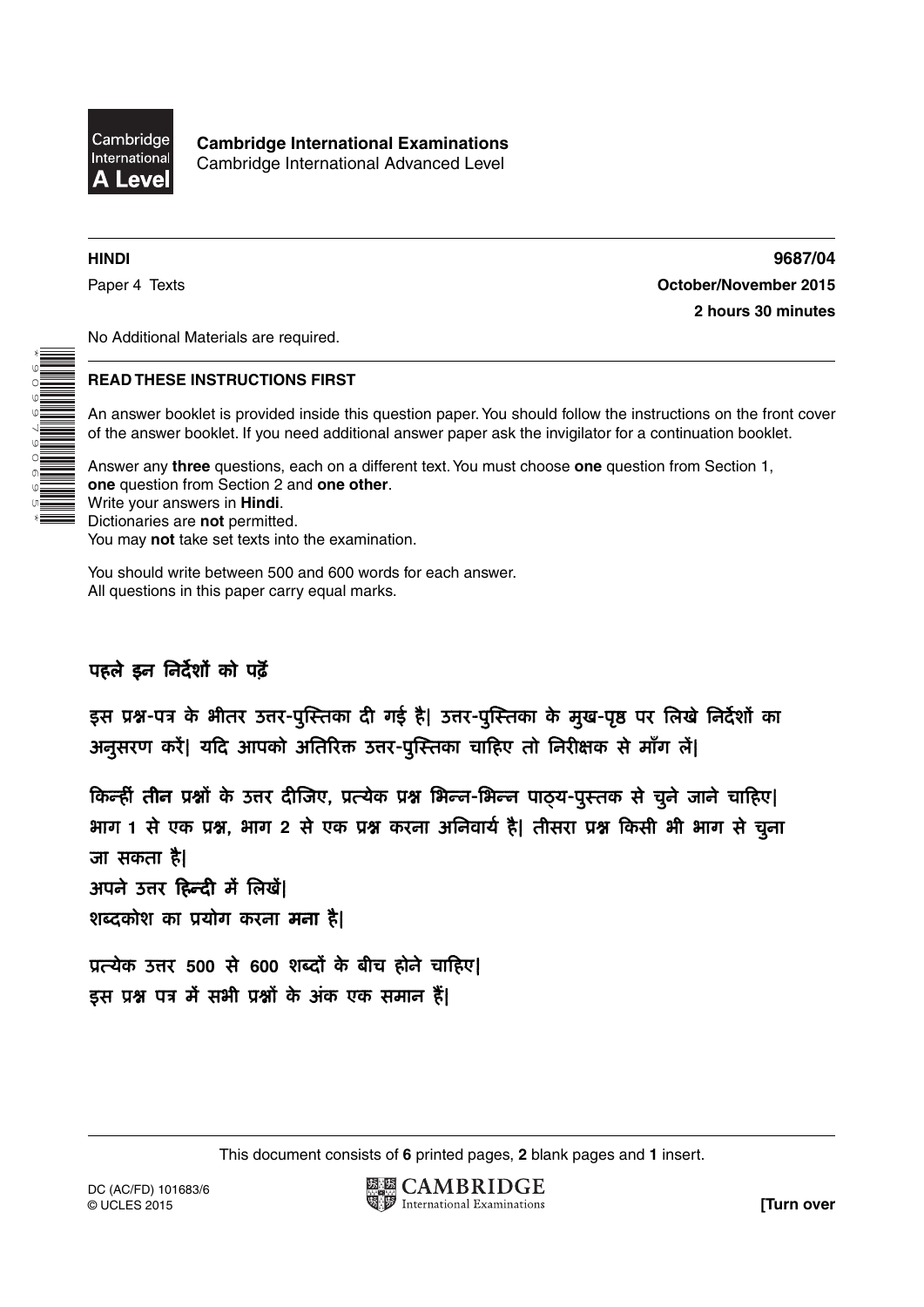## उत्तर-पुस्तिका के लिए निर्देश

उत्तर-पुस्तिका के मुख-पृष्ठ पर खाली खानों को भरें। गहरे नीले या काले रंग की स्याही से लिखें| किसी भी बारकोड पर न लिखें| अपने उत्तर उत्तर-पुस्तिका में लिखें| पृष्ठ के दोनों तरफ लिखें| कृपया प्रत्येक प्रश्न के उत्तर के अंत और दूसरे उत्तर के प्रारम्भ के बीच दो पंक्तियाँ खाली छोड़ें| जिस प्रश्न का उत्तर लिख रहे हैं उसकी प्रश्न-संख्या पहले हाशिये में लिखें।



आप जिस प्रश्न का उत्तर लिख रहे हैं यदि उसके कई भाग हैं, उदाहरण के लिए 1(a), उस भाग को हाशिये के दूसरे भाग में लिखें| यदि आपने अतिरिक्त उत्तर-पुस्तिका का उपयोग किया है तो उसे अपनी उत्तर-पुस्तिका के साथ संलग्न कर दें।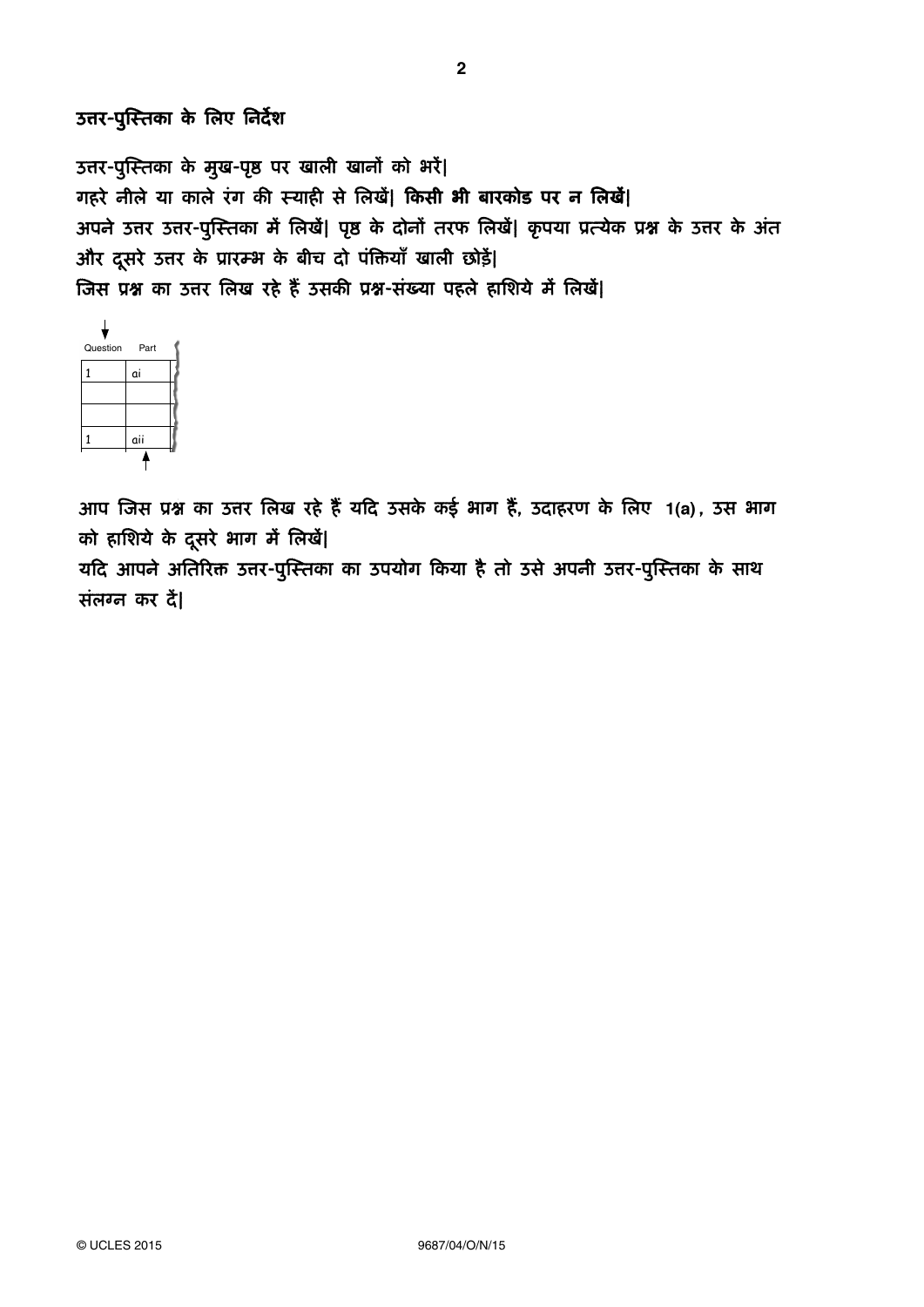## भाग १

**3**

| $\mathbf 1$ | कबीर ग्रंथावली - कबीरदास और श्री रामचरितमानस - तुलसीदास        |
|-------------|----------------------------------------------------------------|
|             | प्रश्न (a) और (b) में से <u>केवल एक प्रश्न</u> का उत्तर दीजिए। |
| (a)         | सतगुर सवाँन को सगा, सोधी सईं न दाति                            |

हरिजी सवाँन को हितू, हरिजन सईं न जाति।। बलिहारी गूर आपणें यौं हाड़ी कै बार। जिनि मानिष तैं देवता. करत न लागी बार।। सतगर की महिमा अनँत, अनँत किया उपगार। लोचन अनॅंत उघाड़िया, अनॅंत दिखावणहार।। राम नाम कै पटतरे, देबे को कुछ नाँहि। क्या ले गुर संतोषिए, हौंस रही मन माँहि।। सतगूर के सदके करूँ, दिल अपर्णी का साछ| कलियुग हम स्यूँ लड़ि पड़य़ा महकम मेरा बाछ।। सतगुर लई कमाँण करि, बाँहण लागा तीर। एक जू बाह्या प्रीति सूँ, भीतरि रह्या सरीर||

गुरुदेव को अंग

उपरोक्त दोहों की सप्रसंग व्याख्या करते हुए कबीरदास की भाषा पर टिप्पणी कीजिए| [25]

या

'अयोध्याकाण्ड' के पाठ्यक्रम में निर्धारित अंशों के आधार पर तुलसीदास के राम की चारित्रिक **(b)** विशेषताओं का विश्लेषण कीजिए। [25]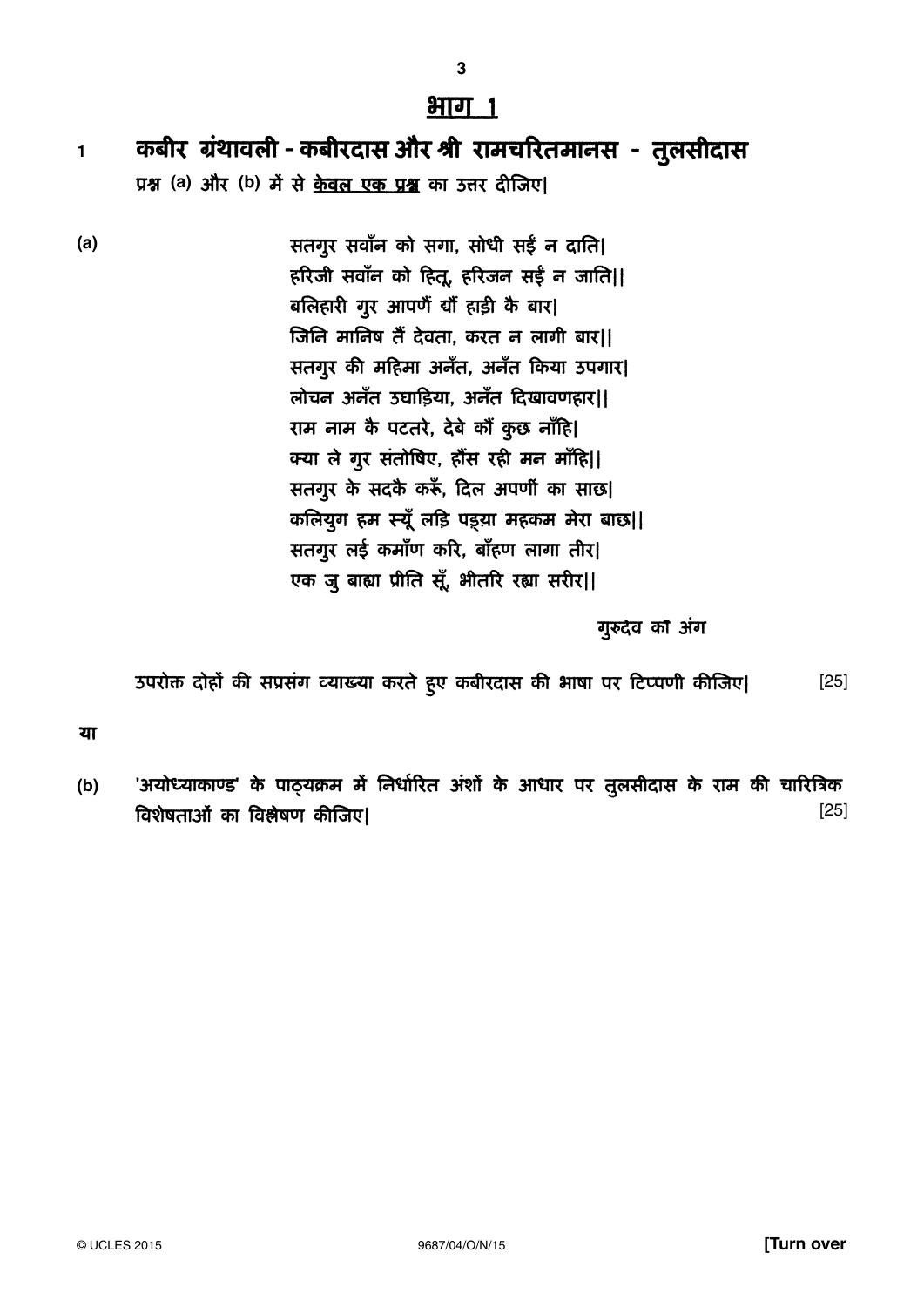### प्रसाद, निराला, पंत और महादेवी की श्रेष्ठ रचनाएँ **2**

प्रश्न (a) और (b) में से केवल एक प्रश्न का उत्तर दीजिए।

हाय! मृत्यु का ऐसा अमर, अपार्थिव पूजन? **(a)** जब विषण्ण, निर्जीव पड़ा हो जग का जीवन! संग-सौध में हो श्रृंगार मरण का शोभन, नग्न, क्षुधातुर वास विहीन रहें जीवित जन? मानव! ऐसी भी विरक्ति क्या जीवन के प्रति? आत्मा का अपमान, प्रेत औ' छाया से रति!! प्रेम अर्चना यही, करें हम मरण को वरण? स्थापित कर कंकाल, भरें जीवन का प्रांगण? ताज

उपरोक्त काव्यांश की प्रसंग सहित व्याख्या कीजिए सुमित्रानन्दन पंत की यह कविता छायावाद की किन विशेषताओं का उदाहरण है?

[25]

या

**(b)** पाठ्यक्रम में निर्धारित कविताओं के उदाहरण द्वारा सूर्यकांत त्रिपाठी 'निराला' की भाषा एवं भाव सौन्दर्य का मूल्यांकन कीजिए| [25]

**4**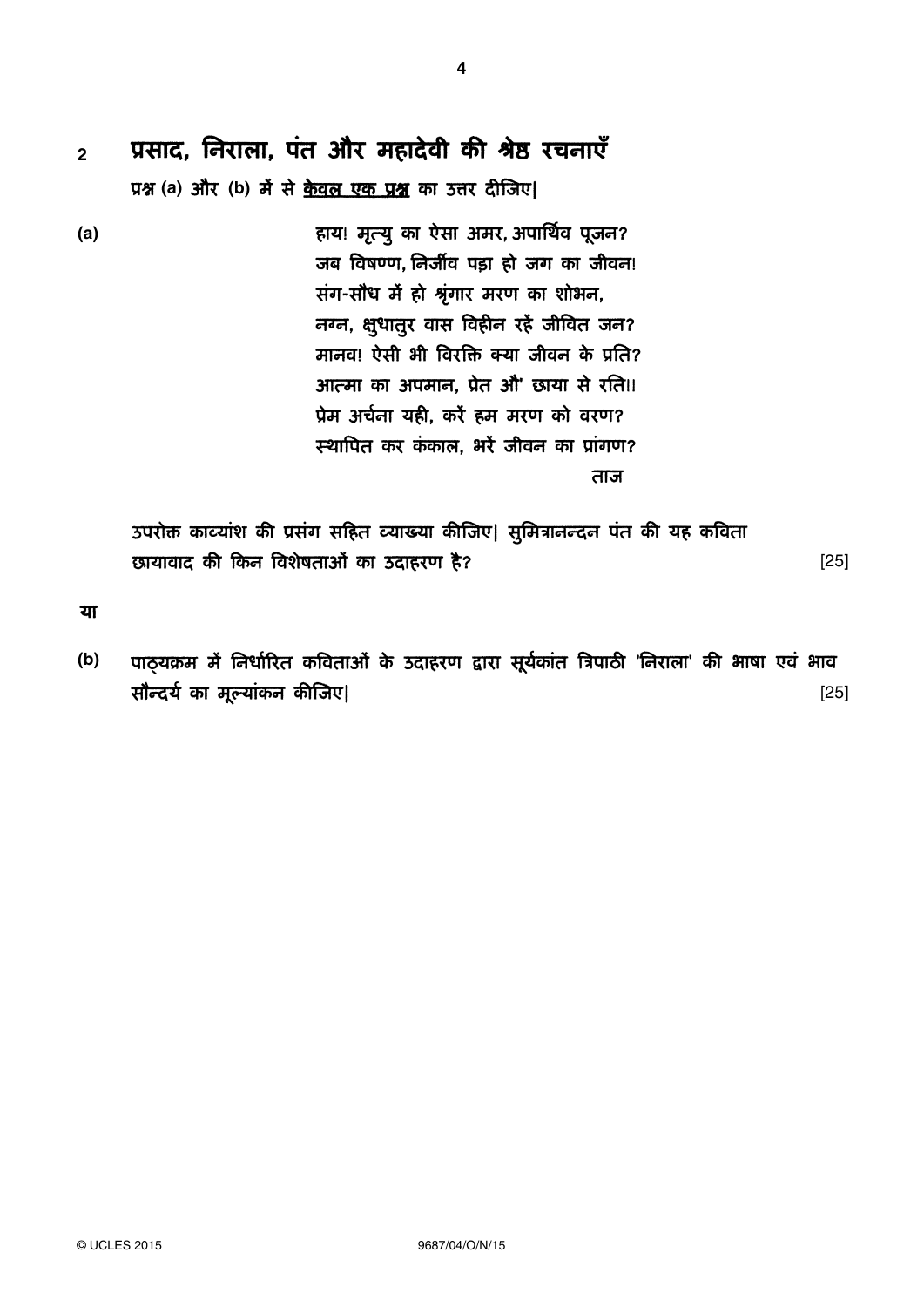#### मैथिलीशरण गुप्त - भारत-भारती **3**

प्रश्न (a) और (b) में से केवल एक प्रश्न का उत्तर दीजिए।

केवल पुरुष ही थे न वे जिनका जगत को गर्व था, गृह-देवियाँ भी थीं हमारी देवियाँ ही सर्वथा। था अत्रि-अनुसूया-सदृश गार्हस्थ्य दुर्लभ स्वर्ग में, दाम्पत्य में वह सौख्य था जो सौख्य था अपवर्ग में।।

> निज स्वामियों के कार्य्य में समभाग जो लेतीं न वे. अनुरागपूर्वक योग जो उसमें सदा देतीं न वे| तो फिर कहातीं किस तरह 'अर्धांगिनी' सुकुमारियाँ, तात्पर्य्य यह - अनुरूप ही थीं नरवरों के नारियाँ||

**5**

हारे मनोहत पुत्र को फिर बल जिन्होंने था दिया, रहते जिन्होंने नव-वधु के सूत-विरह स्वीकृत किया| द्विज-पूत्र-रक्षा-हित जिन्होंने सुत-मरण सोचा नहीं, विद्ला, सुमित्रा और कुंती-तुल्य माताएँ रहीं।

अतीत खण्ड

उपरोक्त काव्यांश की संदर्भ सहित व्याख्या कीजिए। पौराणिक स्त्रियों के प्रसंग द्वारा गुप्त जी 'अतीत खण्ड' में भारतीय नारियों की किन विशेषताओं का वर्णन कर रहे हैं? [25]

या

**(a)**

पाठ्यक्रम में निर्धारित 'वर्तमान खण्ड' से उदाहरण देते हुए मैथिलीशरण गुप्त की 'भारत-भारती' **(b)** की मूल संवेदना का वर्णन कीजिए। [25]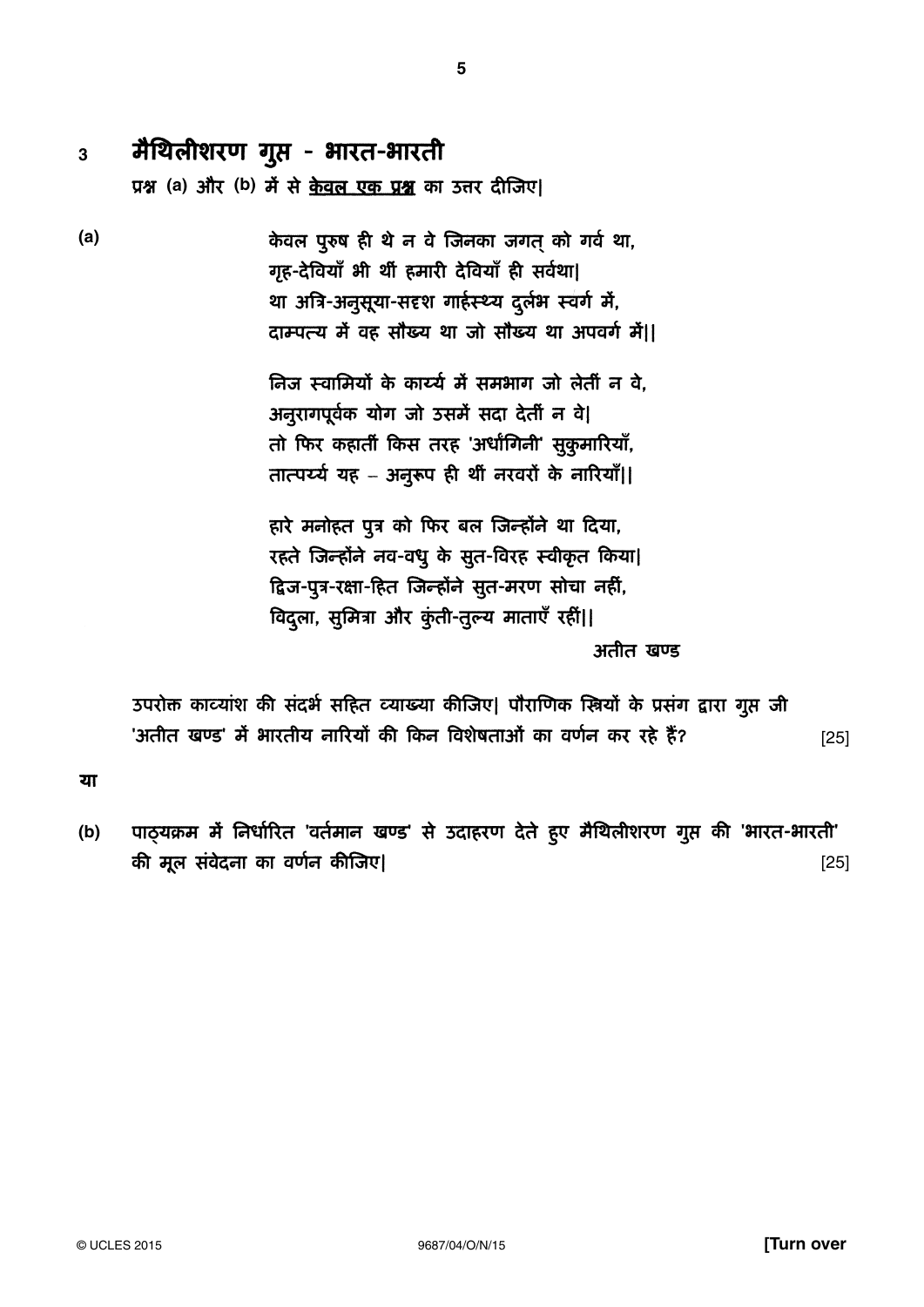## भाग २

- आधे-अधूरे मोहन राकेश **4** प्रश्न (a) और (b) में से केवल एक प्रश्न का उत्तर दीजिए।
- "'आधे-अधूरे' आज के जीवन के एक गहन अनुभव-खण्ड को मूर्त करता है|" नाटक के पात्रों के **(a)** [25] द्वन्द्व के विश्लेषण द्वारा इस कथन पर अपने विचार व्यक्त कीजिए।

या

(b) 'आधे-अधूरे' नाटक का शीर्षक उसकी मूल संवेदना को सार्थक करने में कहाँ तक सफल है? [<sup>25]</sup>

#### आधुनिक कहानी संग्रह - सरोजिनी शर्मा **5**

प्रश्न (a) और (b) में से केवल एक प्रश्न का उत्तर दीजिए।

'वापसी' कहानी में उषा प्रियंवदा आधुनिक पारिवारिक जीवन की विसंगति के चित्रण में कहाँ तक **(a)** सफल हैं? कहानी की समस्या किसी एक देश-काल की है अथवा सर्वव्यापक है? [25]

या

- **(b)** माँ-बेटी के पारस्परिक सम्बन्धों के विघटन को महीप सिंह ने 'सन्नाटा' कहानी में दैनिक जीवन की गतिविधियों द्वारा किस प्रकार से चित्रित किया है? [25]
- मॉरिशसीय हिंदी कहानियाँ सम्पादक: अभिमन्यु अनत **6**  प्रश्न (a) और (b) में से केवल एक प्रश्न का उत्तर दीजिए।
- (a) रामदेव धुरंधर की कहानी 'विषमंथन' के नायक राजन के मानसिक द्वन्द्व का विश्लेषण कीजिए| [25]

या

**(b)** 'टूटा पहिया' कहानी में अभिमन्यू अनत ने स्वतंत्रता के दस वर्षों बाद साधारण आदमी के मोहभंग को किस प्रकार से चित्रित किया है? कथावस्तू के विवरण द्वारा इसका मूल्यांकन कीजिए। [25]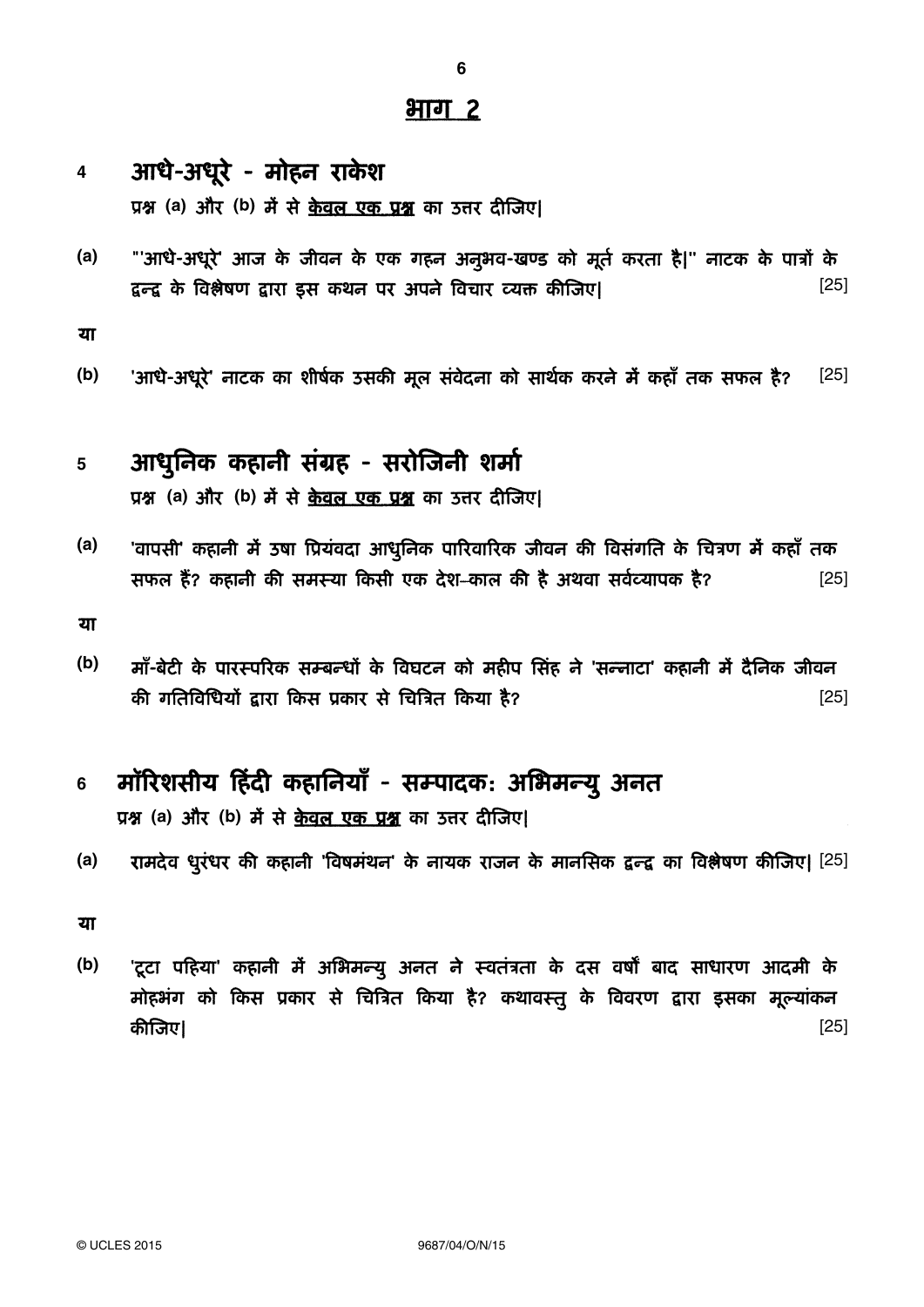## **BLANK PAGE**

**7**